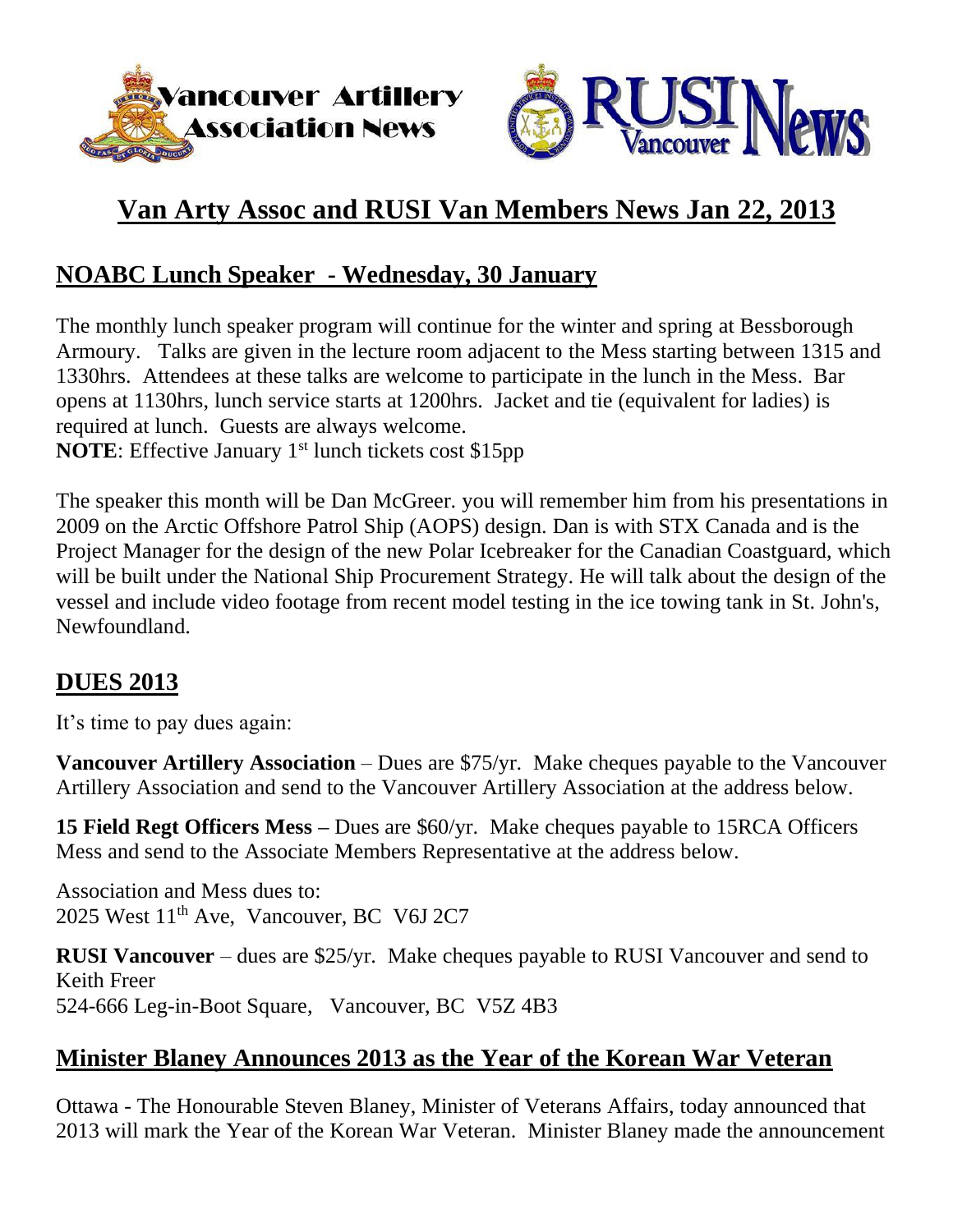today at a special event held at the Canada Aviation and Space Museum. He was joined by Senator Yonah Martin, representatives from the Royal Canadian Legion, the Korea Veterans Association of Canada, and Korean Veterans.

"Our Government is honoured to mark 2013 as the Year of the Korean War Veteran," said Minister Blaney. "It is our duty today to pay tribute to more 26,000 Canadian men and women in uniform who came to the aid of South Koreans during the Korean War, and in particular the 516 Canadians who gave their lives in service to defend the values of peace and freedom on the Korean peninsula."

"This year marks the 60th anniversary of the Korean War Armistice," said Senator Yonah Martin. "In the years that followed, Korean War, Veterans have diligently strived to respectfully commemorate the sacrifices of so many of their fellow Canadians. This year, our nations will pay special tribute to their sacrifices."

"The Korean War, Canada's third bloodiest conflict, commenced in 1950," said John Bishop, National President of the Korea Veterans Association of Canada. "The 60th anniversary of the ceasefire will occur this year, and will be remembered by all those who served in Korea. We will not forget our 516 comrades who made the supreme sacrifice, or the 1,558 who were wounded. Minister Blaney's strong commitment to honouring those who served in Korea should be commended. We are very grateful for his efforts."

During the event, Minister Blaney also launched and demonstrated an interactive Web site feature, Land of the Morning Calm, which is now available at veterans.gc.ca. This feature presents Korean War history and archival footage, interviews with Korean War Veterans and an interactive history calendar. The feature is presented in broadcast style, complete with news anchor and video footage. "I am proud to offer interactive multimedia tools that will encourage Canadians of all ages, especially youth, to come to know and be thankful for the sacrifices young men and women made during the Korean War," said Minister Blaney.

The Year of the Korean War Veteran coincides with the 60th anniversary of the Korean War Armistice. This year also marks the 50th anniversary of diplomatic relations between Canada and South Korea. The Korean War began on June 25, 1950, and active fighting ended on July 27, 1953, with the signing of the Korean Armistice Agreement. Approximately 7,000 Canadians continued to serve in the tense theatre of operations between the signing of the Armistice and the end of 1955, with some Canadian troops remaining until 1957.

The names of the 516 Canadians who died in service during the war, including the nearly 400 Canadians who lie at rest in the Republic of Korea, are inscribed in the Korean War Book of Remembrance, which is on display in the Peace Tower in Ottawa.

For more information on Canada's role in the Korean War or the Year of the Korean War Veteran, please visit [www.veterans.gc.ca](http://www.veterans.gc.ca/)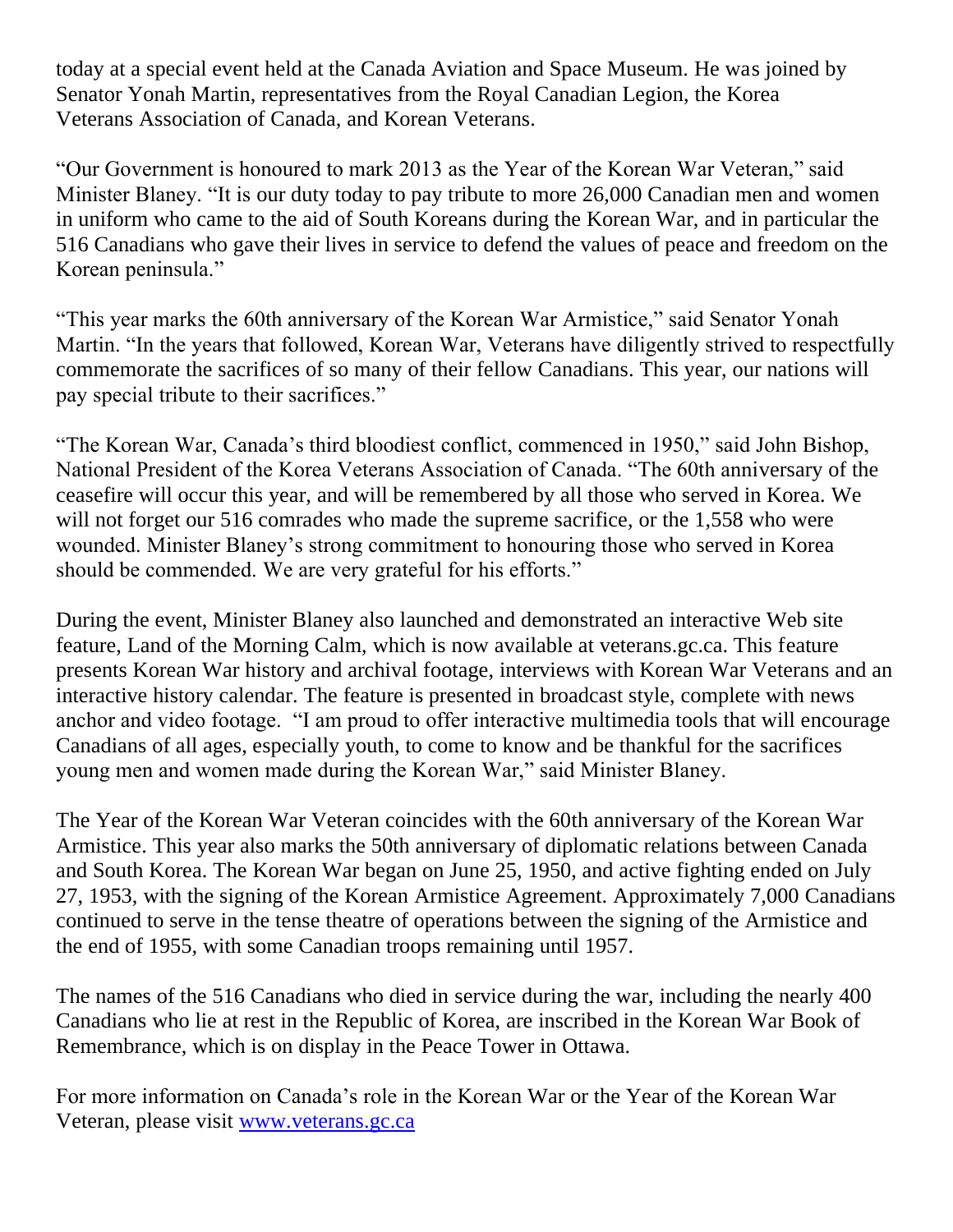## **Lightning will ground F35 fighter jet known as the Lightning II**

*Britain's £150 million new combat jet has been banned from flying in bad weather amid fears that it could explode*. By Sean Rayment, Defence Correspondent - 20 Jan 2013



*Attempts to increase fuel efficiency by reducing the jet's weight have also made it more vulnerable to enemy attack than the generation of aircraft it was supposed to replace Photo: AP*

The production of the F-35 Joint Strike Fighter – the world's most sophisticated and expensive combat aircraft – has been derailed after engineers discovered that the jet's fuel tank could explode if struck by lightning. The disclosure is a major

setback for the aircraft, also known as the Lightning II, which is due to enter service with both the RAF and the Royal Navy by 2018.

Attempts to increase fuel efficiency by reducing the jet's weight have also made it more vulnerable to enemy attack than the generation of aircraft it was supposed to replace.

The damaging findings were disclosed in a Pentagon document which revealed that a fault within the JSF's fuel tank could potentially lead to catastrophic explosion if the aircraft was struck by lightning in a thunderstorm.

The report from the Pentagon's Operational Test and Evaluation Office states that all test flying within 25 miles of thunderstorms is "not permitted" until a device in the fuel tank which maintains correct oxygen levels is redesigned. The fear of an exploding fuel tank is just one of a series of problem to befall the F-35 programme. A design fault in the fuel tank has also prevented the JSF being able to rapidly descend to low altitude.

The Pentagon report describes both failings as "unacceptable for combat or combat training".

Examinations by the United States Air Force and the Lockheed Martin, the aircraft's manufacturer, also discovered a handful of cracks in the tested aircraft, including on the right wing and right engine of the F-35A variant, and on another part of the F-35B variant.

"All of these discoveries will require mitigation plans and may include redesigning parts and additional weight," the report added.

Britain is buying the  $F-35B$  – the short take-off and vertical landing version – as a replacement for the Harrier. The "multirole" plane will be used for air defence, ground attack and reconnaissance missions. The F-35 has a top speed of 1,300mph and a range of 1,450 miles, while the Harrier could reach a speed of 700mph and had a range of 350 miles. The older aircraft also had no radar transparency or stealth capabilities, while the F-35 has both.

However the version being ordered by Britain is the is the heaviest, least capable and most expensive of the three versions of the plane, as it carries a lift fan propulsion system for its "jump jet" capability, which it needs to land on the Royal Navy's new aircraft carriers.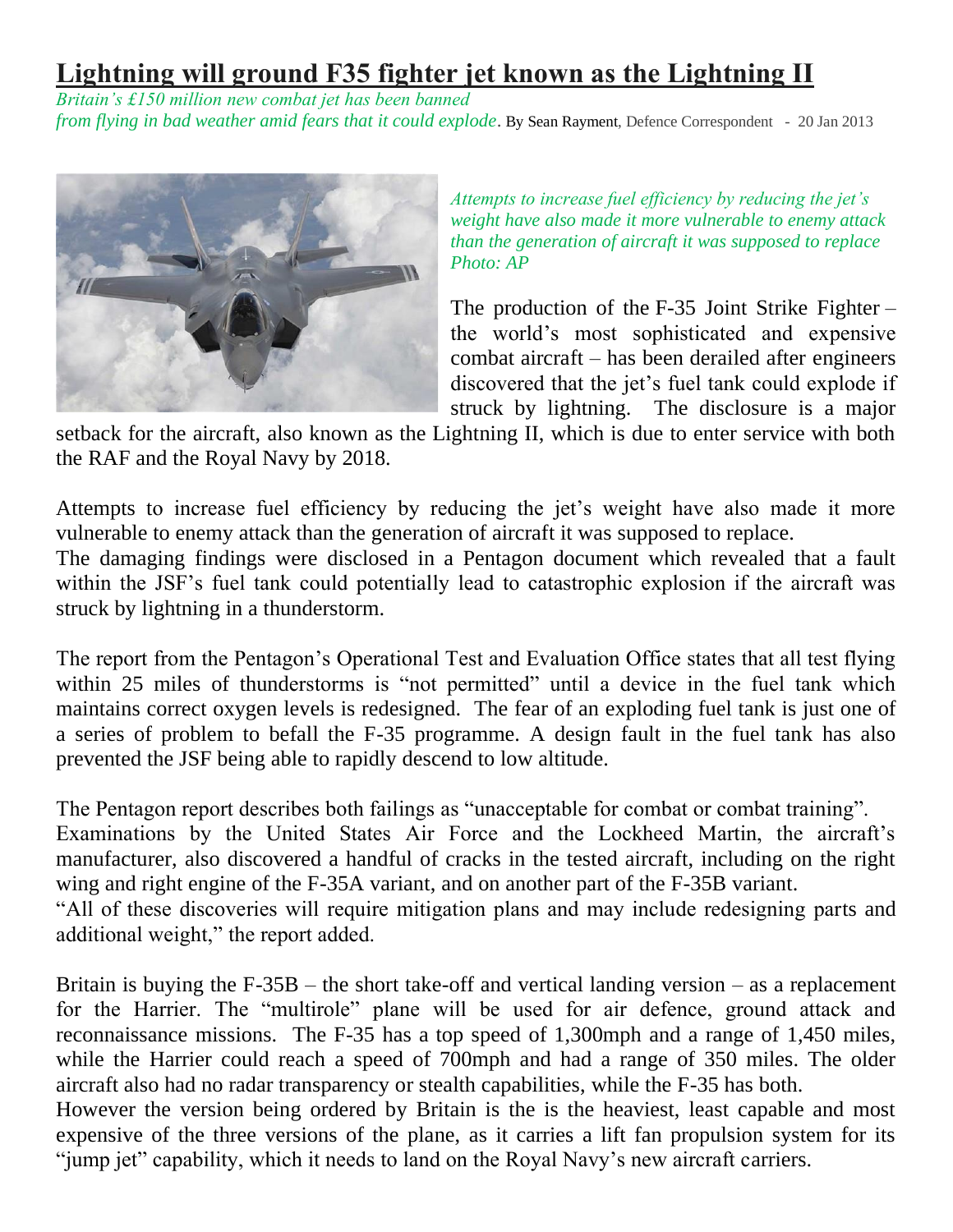The F-35 is also designed to be practically invisible to radar. Its shape has no right angles, which reflect radar waves, and a special "fibre" coating make it difficult to detect on any enemy radar. Low heat emissions and an ability to carry armaments in an internal weapons bay instead of mounted on wings and underneath the fuselage further enhances its stealth capabilities. The aircraft will carry a range of weapons including air-to-air rockets and satellite guided bombs. Pilots are fitted with helmets which allow them to see 360 degrees, and displays all the data they need inside the visor. The cockpit also features an all-glass digital instrument panel and a speech recognition system. Each aircraft has more than 24 million lines of "software code".

In theory the F-35 should be able to fly into the enemy's air space, attack its target and return safely to friendly territory without ever being detected. But the F-35 has been dogged by criticism since its inception in the 1990s, particularly in the United States where it has gained unwelcome notoriety as the most expensive equipment project ever undertaken by the Pentagon. Estimates suggest that the total cost of buying, operating and maintaining the planes over the next 30 years will be £625 billion – or \$1 trillion.

Winslow Wheeler, at the US Center for Defense Information described the F-35 programme as a "gigantic performance disappointment", which was not even as stealthy as the F-22 Raptor. He added: "It's the counterintuitive problem of paying a huge amount of money thinking you're getting a Lamborghini or Ferrari: You're not, you're getting a Yugo (the cheap, mass-produced cars made in the former Yugoslavia)."

Though British pilots have already been involved in the test flying programme, they will not be flying the plane off UK bases or the two new aircraft carriers until 2018. The US is spending around £254 billion to buy 2,500 F-35s for its navy, air force and marine corps. The previous government said the UK would buy 138 planes but Philip Hammond, the Defence Secretary, has so far committed to purchasing only 48. The fuel tank problems are the second major blow to hit the programme in recent weeks. Last month Canada pulled out of a deal to buy 65 F-35s over fears that the aircraft could be too expensive to run. Canada is not the only country to get cold feet. Italy reduced its purchase to 90 F-35s instead of the initial 131, while the US has delayed some of its purchases and may still trim the programme given its difficult fiscal situation.

An audit of the programme by KPMG revealed aircraft running costs could reach £28.4 billion over the next 42-years. The final decision on the number Britain buys will be dependent on the future role of the Royal Navy's two carriers and whether, as is expected, the unit price of each aircraft falls. The future of the aircraft is also key to Britain's defence industry and will help to sustain over 20,000 jobs. Although the plane is being manufactured by Lockheed Martin, Britain is a major partner in the programme, with both BAE Systems and Rolls-Royce playing key roles in the production and design of the jet.

A spokesman for Lockheed Martin said: ""The F-35 is a stealth aircraft and by definition it is less vulnerable than any fourth generation fighter flying today. We don't consider this a major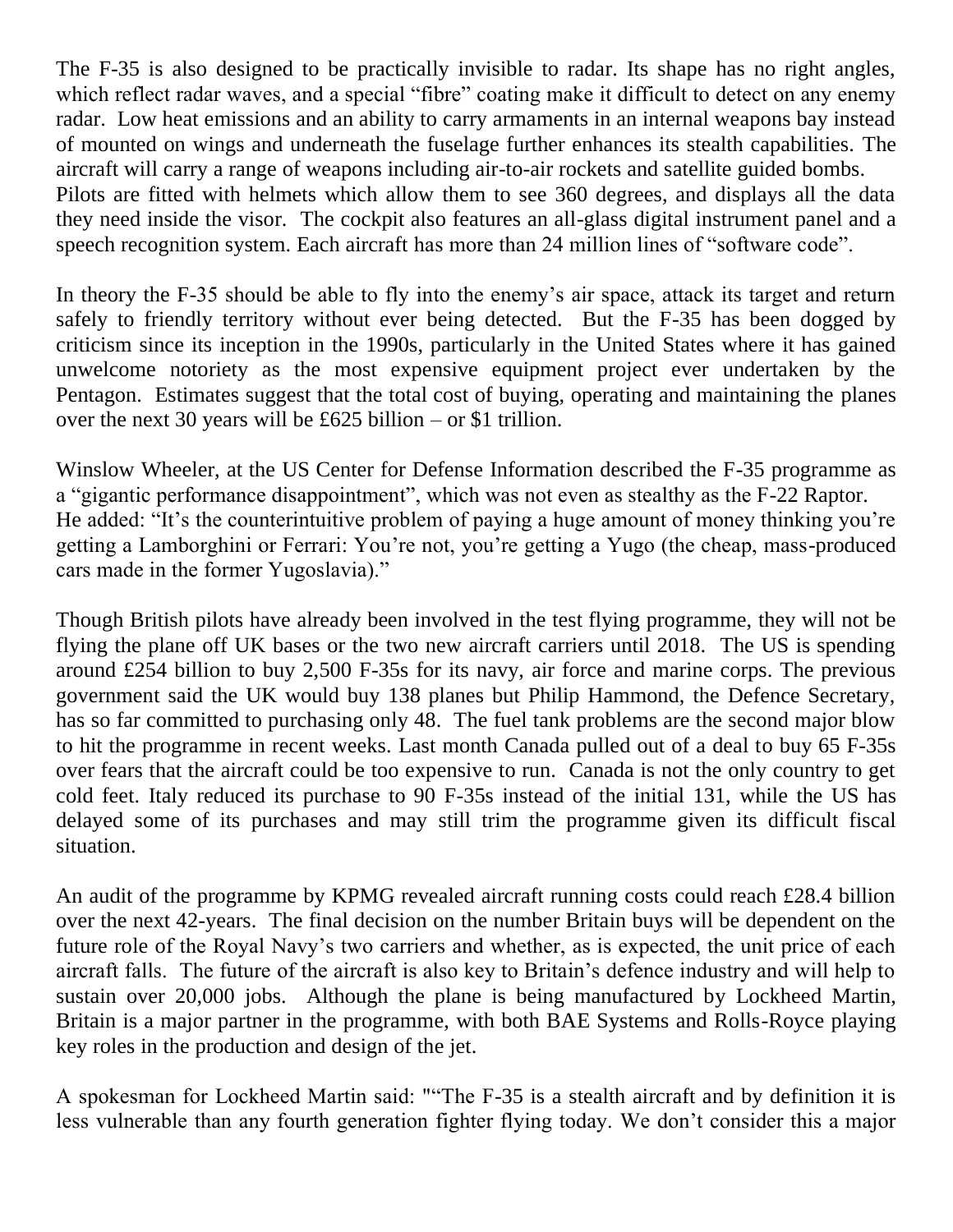issue. We have demonstrated very good vulnerability performance and we continue to work this with the Joint Programme Office."

*To view an interactive display of the aircraft go to:*

<http://www.telegraph.co.uk/news/uknews/defence/9804276/Inside-the-Lockheed-Martin-F-35B.html>

### **Former Top Army Commander Sounds the Alarm on Defence Spending**

*\$475M rise in administrative spending despite 22% army budget cut, says LGen Andrew Leslie*



*LGen (r) Andrew Leslie speaks to CBC Radio's The House in his first in-depth interview since retiring from the ranks in Aug. 2011. (Bill Graveland)*

A retired top army commander who

penned a controversial report on transforming the military is breaking his silence 18 months after retiring from the ranks. In an interview airing Saturday on CBC Radio's *The House*, retired LGen Andrew Leslie said he's been drawn out from the sidelines after seeing a \$475 million increase in spending by the Department of National Defence for professional services, including consultants and contractors, coupled with a 22 per cent cut in the army's budget. 'It's going to result in lower levels of readiness; it's going to mean our troops are not as well trained.' Said Gen Leslie

The Public Accounts show that spending for Professional and Special Services at National Defence went from \$2.7 billion in 2009-2010 to \$3.2 billion in 2011-2012. "This has a direct impact on our troops. It's going to result in lower levels of readiness, it's going to mean our troops are not as well trained … It's going to have an impact on part-time reserves, the lifeblood of the army. So I can't watch from the sidelines," Gen Leslie told host Evan Solomon in his first in-depth interview since retiring in Aug. 2011.

According to Leslie, the vast majority of those professional services include consultants and contractors which he calls "overhead." And this, said the general who oversaw the Canadian army until 2010, runs contrary to the advice he gave DND in his Transformation Report commissioned by the military.

"The strongest recommendation we had was that the corporate services number should be reduced by 10 per cent per year [over three years]. And it's going exactly in the wrong way."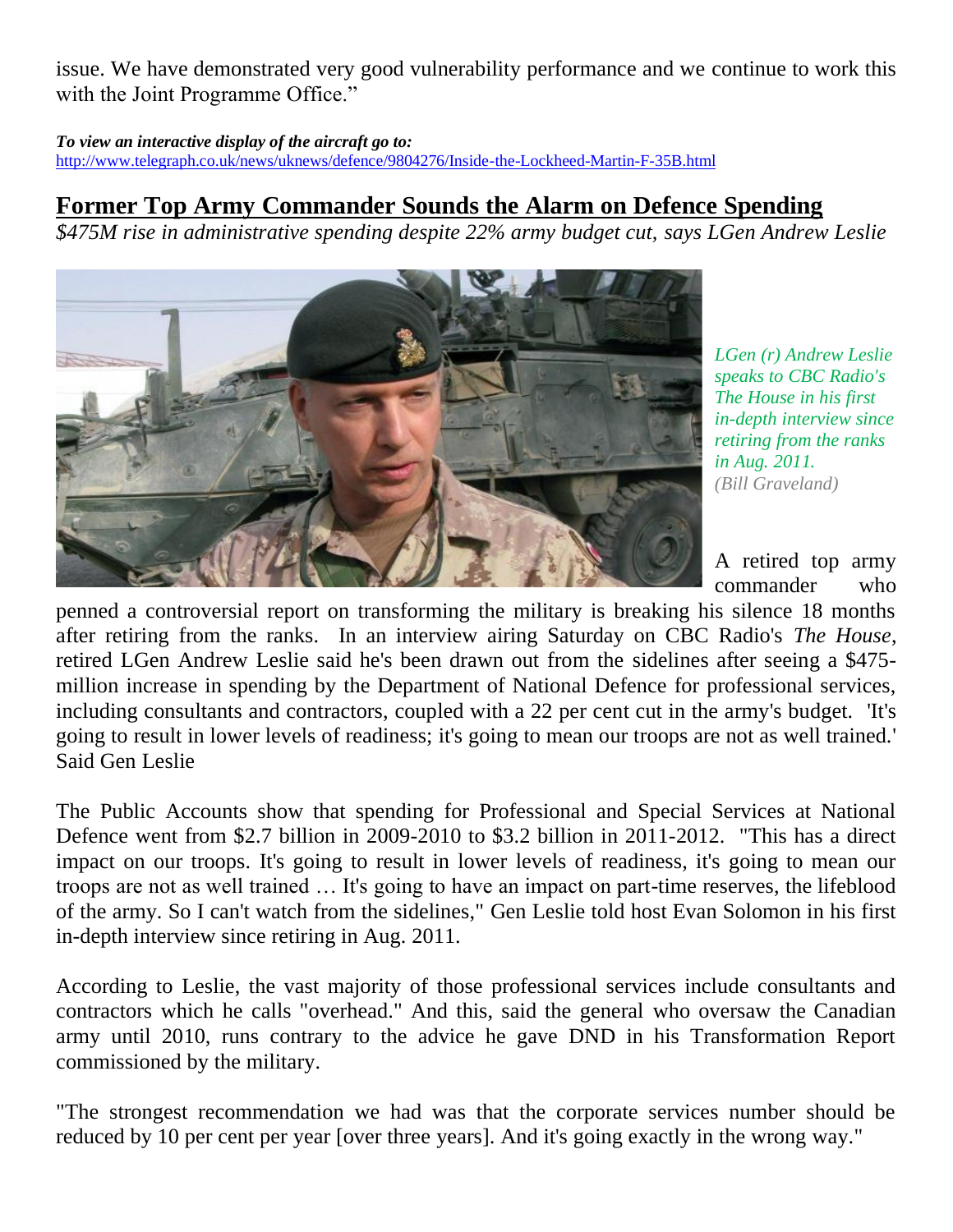In addition to this increase in spending, Leslie noticed that his successor, LGen Peter Devlin, testified before the Standing Senate Committee on National Security and Defence in early December that his budget had been cut by 22 per cent. The not sure that [Devlin] was understood clearly for what he was saying.'—Vice Chief of the Defence Staff, Vice-Admiral Bruce Donaldson.

"As you would expect, that has had an effect on people, infrastructure and training," said Devlin, the Commander of the Canadian Army. "Training has a direct impact on operational capability, a direct impact on the part-time army who are the reserves, and a direct impact on training in Canada. All to the negative," said Leslie.

The prime minister told Defence Minister Peter Mackay, in a letter dated June 15, 2012 and obtained by The Canadian Press, that his proposed budget did not cut deep enough into the administrative side of National Defence. According to Leslie, "there's an obvious disconnect between what's actually being said in terms of guidance and direction to DND and what's actually happening."

In a separate interview on *The House*, the vice chief of the defence staff, VAdm Bruce Donaldson, defended DND's spending on professional and special services. Donaldson told Solomon that consulting includes a "very broad range of activity" including "medical and mental health services," even "maintenance and repairs." "A lot of it relates to supporting the men and women in uniform," Donaldson said, adding that in many ways "it's much more economical" to turn certain contracts over to the private sector.

With respect to the army's 22 per cent budget cut, Donaldson said Devlin's testimony before the Senate committee may have been misunderstood. "Devlin was actually saying that he's been successful in preparing the army for what's next. He's reoriented training in the army to make sure they are operationally ready for the next deployed mission," said Donaldson.

The vice chief of the defence staff said the cuts in the army's budget reflect "the ramp down" from Canada's combat mission in Afghanistan. The federal government is said to have identified \$530-million in cuts over the next three years to "contracting and in-service support of defence material," according to a written statement by Jay Paxton, a spokesperson for the minister of defence.

In the 2011 Report on Transformation, Leslie identified ways DND could save \$1 billion annually and called for "dramatic changes" so the military could meet its future obligations. Leslie was said to be on a short-list of contenders to replace outgoing Chief of the Defence Staff Walter Natynczyk but the federal government appointed LGen Tom Lawson, a former fighter pilot and air force veteran, to the top job. Asked if he thought his controversial report had anything to do with the fact that he didn't get the job, Leslie said it's "water under the bridge."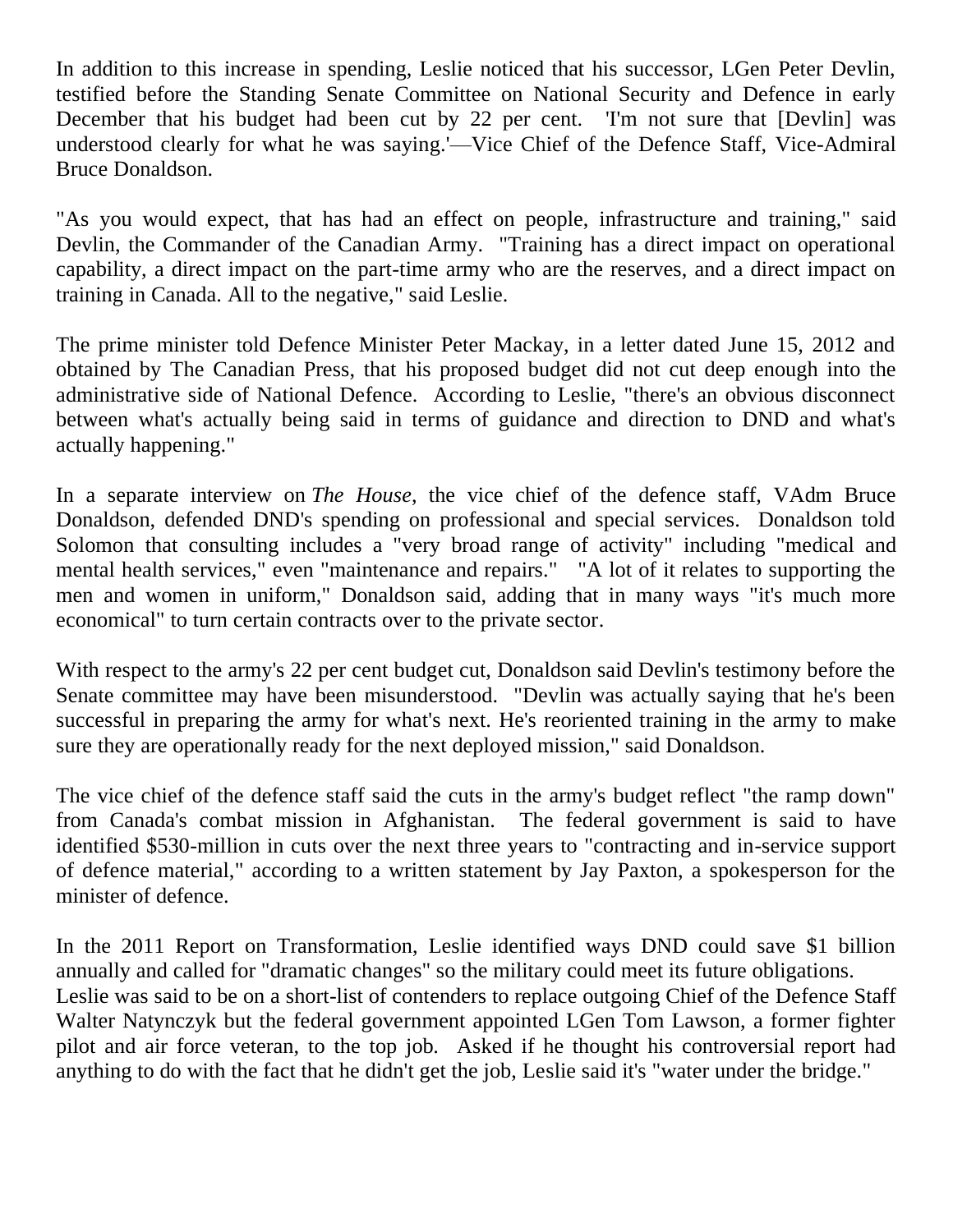

Mark your calendars now for the **6th of April 2013** to attend the Annual Vancouver Garrison's Military Ball, scheduled once again to be held at the Vancouver Hyatt Regency Hotel. The tariff to attend the Vancouver Military Ball remains unchanged for 2013 at \$110 per person - Tickets must be purchased in advance. To purchase tickets send an email to the address on the poster above to have an order form emailed back to you. We look forward to seeing you there.

Want to book a room at the host hotel for the Military Ball? The Hyatt has again offered a special room rate for our guests and the reservations link is pasted below. The rate is **\$149.00**! As per last year, this rate is *only available by booking on-line via this link*. You will not be able to find it if you call the Hyatt 1-800 reservation phone number or try to book via Hyatt.com.

On line reservation:<https://resweb.passkey.com/go/mball2013>

#### **Website**

We are still looking for someone in our membership to act as our Webmaster. If someone on our list has he necessary skills, please contact me ASAP at <u>bob.mugford@shaw.ca</u>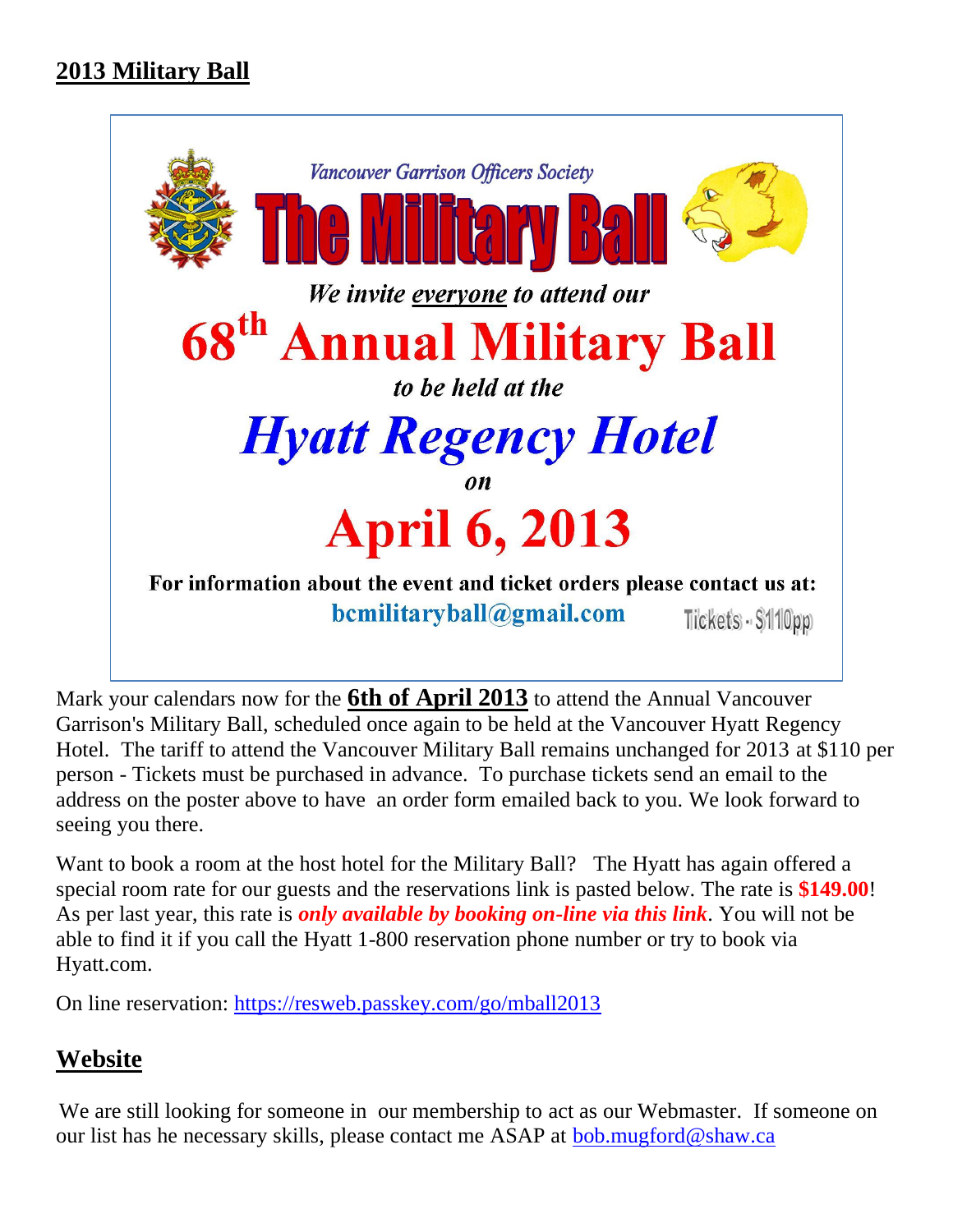### **Newsletters**

*Miss a newsletter? Want to see a back issue? Newsletters for the last couple of years are archived on the RUSI Vancouver website ( [www.rusivancouver.ca](http://www.rusivancouver.ca/) ) Go to: <http://www.rusivancouver.ca/newsletters.htm>to view.*

### **From the 'Punitentary'**

A man's home is his castle, in a manor of speaking.

### **Murphy's Rules of Combat Operations.**

A free fire zone has nothing to do with economics.

## **Great Truths**

You do not really understand something unless you can explain it to your grandmother.

# **BCR Curry Lunch – Jan 2013**